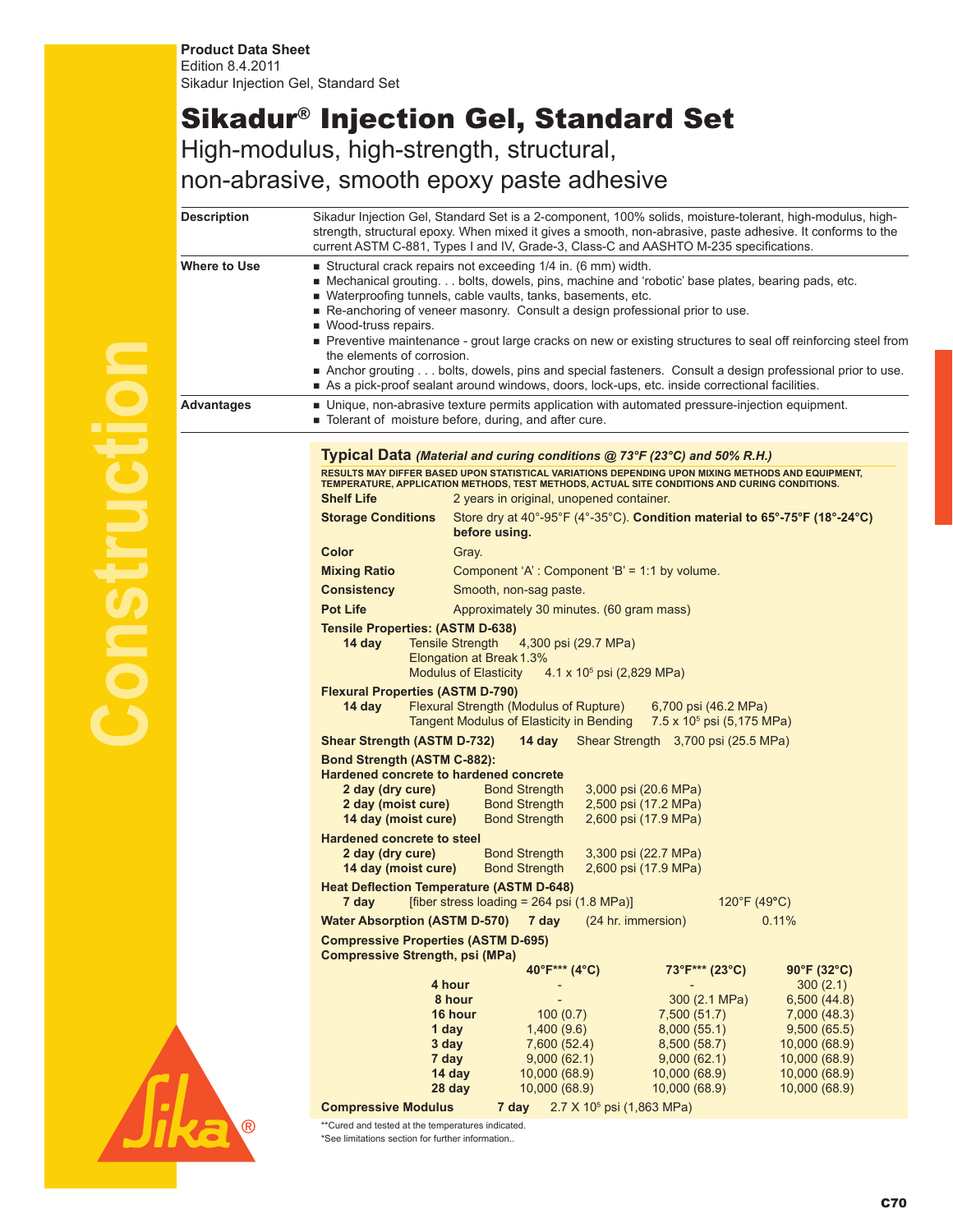|                                                            | High-modulus, high-strength, structural-paste adhesive.<br>Excellent adhesion to masonry, concrete, wood, steel and most structural materials.<br>■ Paste consistency ideal for vertical and overhead grouting of cracks.<br>Convenient easy mix ratio $A:B = 1:1$ by volume.<br>Excellent lubricity for deep penetration.                                                                                                                                                                                                                                                                                                                                                                                                                                                                                                                                                                                                                                                                                                                                                                                                                                                                                                                                                                                                                                                                                          |  |
|------------------------------------------------------------|---------------------------------------------------------------------------------------------------------------------------------------------------------------------------------------------------------------------------------------------------------------------------------------------------------------------------------------------------------------------------------------------------------------------------------------------------------------------------------------------------------------------------------------------------------------------------------------------------------------------------------------------------------------------------------------------------------------------------------------------------------------------------------------------------------------------------------------------------------------------------------------------------------------------------------------------------------------------------------------------------------------------------------------------------------------------------------------------------------------------------------------------------------------------------------------------------------------------------------------------------------------------------------------------------------------------------------------------------------------------------------------------------------------------|--|
|                                                            | Sikadur Injection Gel fast set is approved for short term loads only. Consult a design professional prior<br>to use.                                                                                                                                                                                                                                                                                                                                                                                                                                                                                                                                                                                                                                                                                                                                                                                                                                                                                                                                                                                                                                                                                                                                                                                                                                                                                                |  |
| Coverage                                                   | 1 gal. yields 231 cu. in. of epoxy paste adhesive.                                                                                                                                                                                                                                                                                                                                                                                                                                                                                                                                                                                                                                                                                                                                                                                                                                                                                                                                                                                                                                                                                                                                                                                                                                                                                                                                                                  |  |
| Packaging                                                  | 4 gal. units                                                                                                                                                                                                                                                                                                                                                                                                                                                                                                                                                                                                                                                                                                                                                                                                                                                                                                                                                                                                                                                                                                                                                                                                                                                                                                                                                                                                        |  |
| <b>How to Use</b><br><b>Surface Preparation</b>            | Surface must be clean and sound. It may be dry or damp, but free of standing water. Remove dust, laitance,<br>grease, curing compounds, impregnations, waxes and any other contaminants.<br>Preparation Work: Concrete - Should be cleaned and prepared to achieve a laitance and contaminant<br>free, open textured surface by blastcleaning or equivalent mechanical means.<br>Steel - Should be cleaned and prepared thoroughly by blastcleaning.                                                                                                                                                                                                                                                                                                                                                                                                                                                                                                                                                                                                                                                                                                                                                                                                                                                                                                                                                                |  |
| <b>Mixing</b>                                              | Sikadur Injection Gel, Standard Set is specially designed and formulated to be mixed and applied with auto-<br>mated pressure-injection equipment. Follow the recommendations and directions supplied by the equipment<br>manufacturer.<br>Pre-mix each component. Proportion equal parts by volume of Component 'B' and Component 'A' into a<br>clean pail. Mix thoroughly for 3 minutes with Sika paddle on low-speed (400-600 rpm) drill until uniform in<br>color. Mix only that quantity that can be applied within its pot life.                                                                                                                                                                                                                                                                                                                                                                                                                                                                                                                                                                                                                                                                                                                                                                                                                                                                              |  |
| <b>Application</b>                                         | As a structural adhesive - Apply the neat mixed Sikadur Injection Gel, Standard Set to the prepared<br>substrates. Work into the substrate for positive adhesion. Secure the bonded unit firmly into place until the<br>adhesive has cured. Glue line should be kept as thin as possible, not to exceed 1/4 in. (6 mm)<br>To seal injection ports and cracks for injection grouting - Place the neat mixed material over the cracks<br>to be pressure-injected and around each injection port. Allow sufficient time to set before pressure-injecting.<br>To anchor bolts, dowels, pins - Annular space around bolt should not exceed 1/8 in. (3 mm); depth of<br>embedment is typically 10-15 times the bolt diameter. Grout with neat Sikadur Injection Gel.<br>To grout cracks - Use automated injecting equipment or manual method. Set appropriate injection ports<br>based on the system used. Cracks up to 1/4 in. (6 mm) wide may be grouted.<br>To anchor bolts, dowels, pins in hollow masonry or concrete block - Consult Sika Technical Service at<br>800-933-7452.<br>To seal baseplates and bearing pads - Inject in-place baseplate and bearing pads with Sikadur Injection<br>Gel. Apply up to 1/4 in. (6 mm) thick.<br>As a pick-proof sealant - use automated or manual method. Apply an appropriate size bead of material<br>around the area being sealed. Seal with neat Sikadur Injection Gel. |  |
| <b>Limitations</b>                                         | THE NTSB HAS STATED THAT SIKADUR INJECTION GEL FAST SET IS APPROVED FOR SHORT<br>TERM LOADS ONLY AND SHOULD NOT BE USED IN SUSTAINED TENSILE LOAD ADHESIVE AN-<br>CHORING APPLICATIONS WHERE ADHESIVE FAILURE COULD RESULT IN A PUBLIC SAFETY RISK.<br><b>CONSULT A DESIGN PROFESSIONAL PRIOR TO USE.</b><br><b>Minimum substrate and ambient temperature 40°F (4°C).</b><br>Do not thin. Addition of solvents will prevent proper cure.<br>Material is a vapor barrier after cure.<br>Not for sealing cracks under hydrostatic pressure.<br>Not an aesthetic product. Color may alter due to variations in lighting and/or UV exposure.                                                                                                                                                                                                                                                                                                                                                                                                                                                                                                                                                                                                                                                                                                                                                                            |  |
| <b>Caution</b>                                             | <b>COMPONENT 'A' - IRRITANT; SENSITIZER -</b> Contains epoxy resin, calcium carbonate and talc. May<br>cause skin/respiratory irritation. Prolonged and/or repeated contact with skin may cause sensitization/aller-<br>gic reaction. Harmful if swallowed.<br><b>COMPONENT 'B' - CORROSIVE; IRRITANT; SENSITIZER - Contains amines, talc and calcium carbonate</b><br>Eye/skin/respiratory irritant. Prolonged and/or repeated contact with skin may cause sensitization/allergic<br>reaction. Harmful if swallowed.<br>Deliberate concentrations of vapor for inhalation purposes may be harmful or fatal. Cured product, if<br>sanded, may result in exposure to a chemical known to the State of California to cause cancer.                                                                                                                                                                                                                                                                                                                                                                                                                                                                                                                                                                                                                                                                                    |  |
| <b>Components A and B</b><br><b>First Aid</b>              | Eyes: Hold eyelids apart and flush thoroughly with water for 15 minutes. Skin: Remove contaminated<br>clothing. Wash skin thoroughly for 15 minutes with soap and water. Inhalation: Remove person to fresh air.<br>Ingestion: Do not induce vomiting. In all cases, contact a physician immediately if symptoms persist.                                                                                                                                                                                                                                                                                                                                                                                                                                                                                                                                                                                                                                                                                                                                                                                                                                                                                                                                                                                                                                                                                           |  |
| <b>Components A and B</b><br><b>Handling &amp; Storage</b> | Avoid contact with skin and eyes. Wear chemical resistant gloves/goggles/clothing. Use with adequate<br>general and local exhaust ventilation. In the absence of adequate ventilation, use a properly fitted NIOSH<br>approved respirator. Wash thoroughly after handling product. Remove contaminated clothing and launder<br>before reuse. Uncured material can be removed with solvent. Follow solvent manufacturer's warnings and<br>instructions for use. Cured material can only be removed mechanically. Store in cool, dry, well ventilated<br>area away from heat sources. Store at $40^{\circ}$ -95 $^{\circ}$ F(4 $^{\circ}$ -35 $^{\circ}$ C). Keep cartridge tightly closed.                                                                                                                                                                                                                                                                                                                                                                                                                                                                                                                                                                                                                                                                                                                           |  |
|                                                            |                                                                                                                                                                                                                                                                                                                                                                                                                                                                                                                                                                                                                                                                                                                                                                                                                                                                                                                                                                                                                                                                                                                                                                                                                                                                                                                                                                                                                     |  |